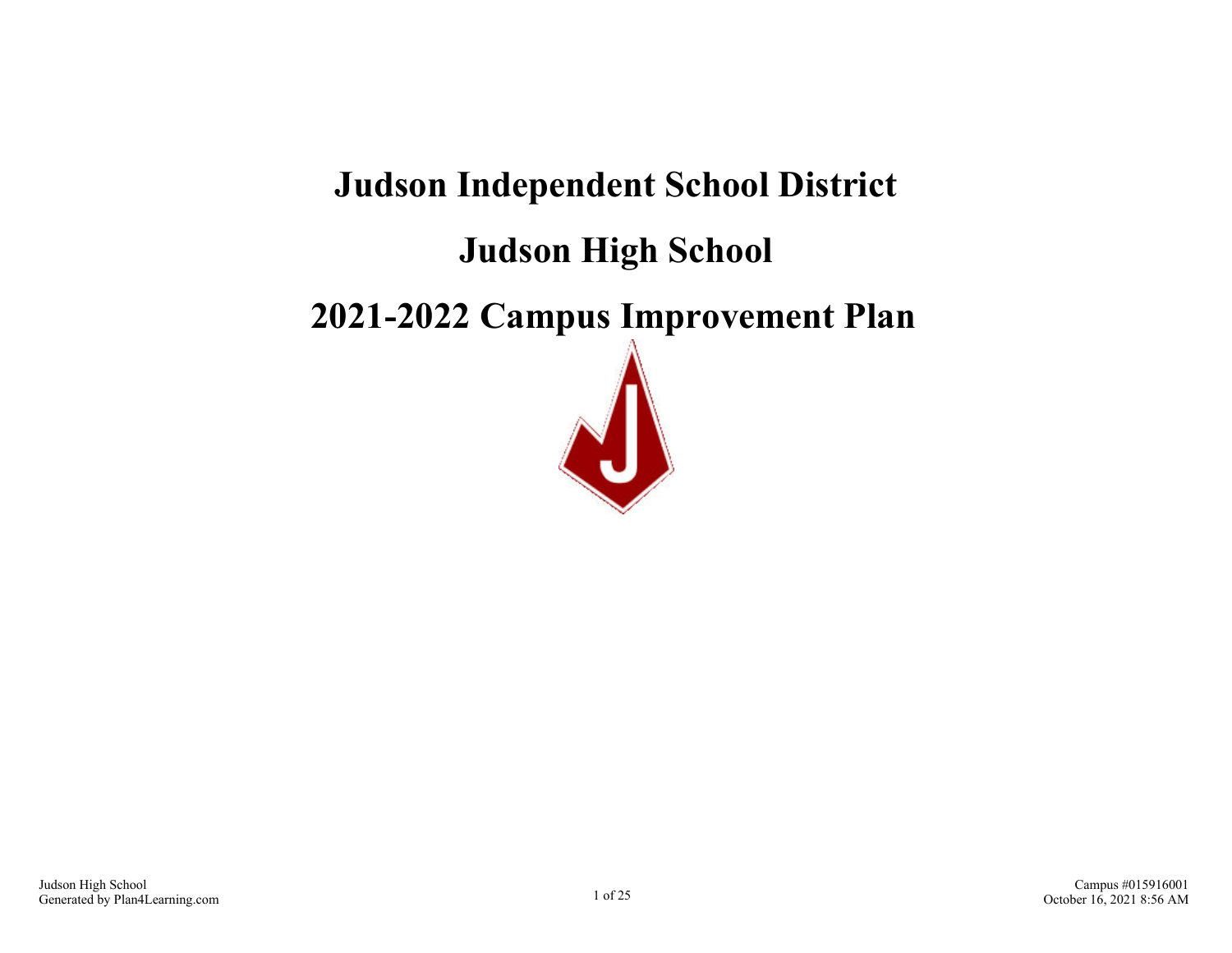# **Mission Statement**

All Judson High School students will receive a quality education enabling them to become successful in a global society.

# **Vision**

Judson High School is Producing Excellence!

# **Value Statement**

Judson High School values the following:

Students First

Teamwork

Accountability

Results-Oriented

Loyalty

Integrity & Mutual Respect

Safe & Secure Environment

Two-way Communication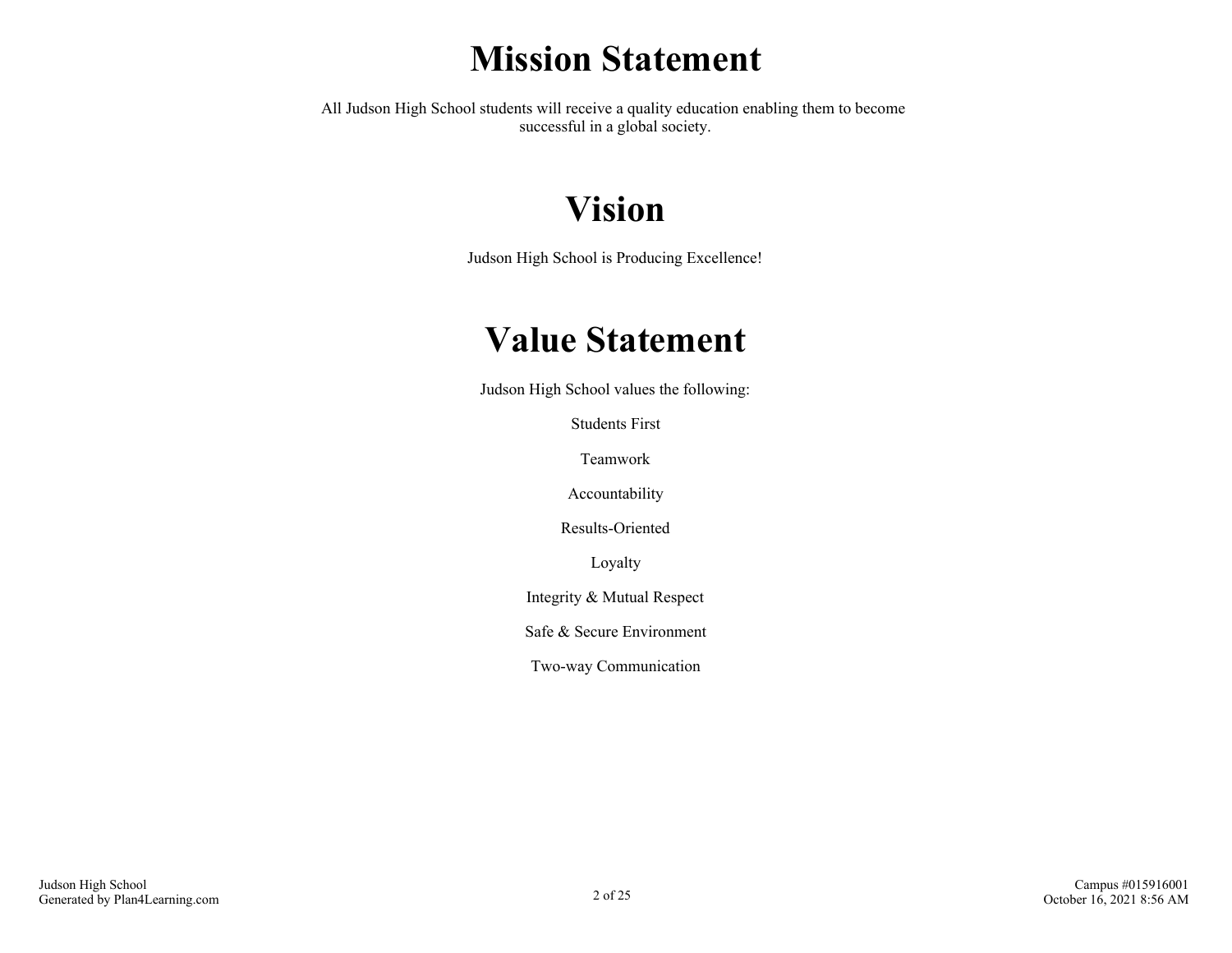## **Table of Contents**

| Comprehensive Needs Assessment                                                                                                                           | 4  |
|----------------------------------------------------------------------------------------------------------------------------------------------------------|----|
| Demographics                                                                                                                                             |    |
| <b>Student Learning</b>                                                                                                                                  | 6  |
| School Processes & Programs                                                                                                                              |    |
| Perceptions                                                                                                                                              | 8  |
| <b>Priority Problem Statements</b>                                                                                                                       | 9  |
| Comprehensive Needs Assessment Data Documentation                                                                                                        | 10 |
| Goals                                                                                                                                                    | 12 |
| Goal 1: EFFECTIVE INSTRUCTION: Judson ISD students will meet or exceed grade-level expectations and will be college, career or military ready.           | 13 |
| Goal 2: POSITIVE SCHOOL CULTURE: JISD students and staff will feel involved, connected, supported, safe, and valued in their pursuit of excellence.      | 17 |
| Goal 3: INVOLVING FAMILIES AND COMMUNITY: Judson families and community members will be involved in Judson ISD.                                          | 20 |
| Goal 4: LEADERSHIP: Judson ISD will grow leaders and sustain the growth of outstanding leaders over time.                                                | 21 |
| Goal 5: CUSTOMER SERVICE: Judson ISD will strive to consistently model kindness and empathy when interacting with our students, families, and community. | 23 |
| Campus Funding Summary                                                                                                                                   | 24 |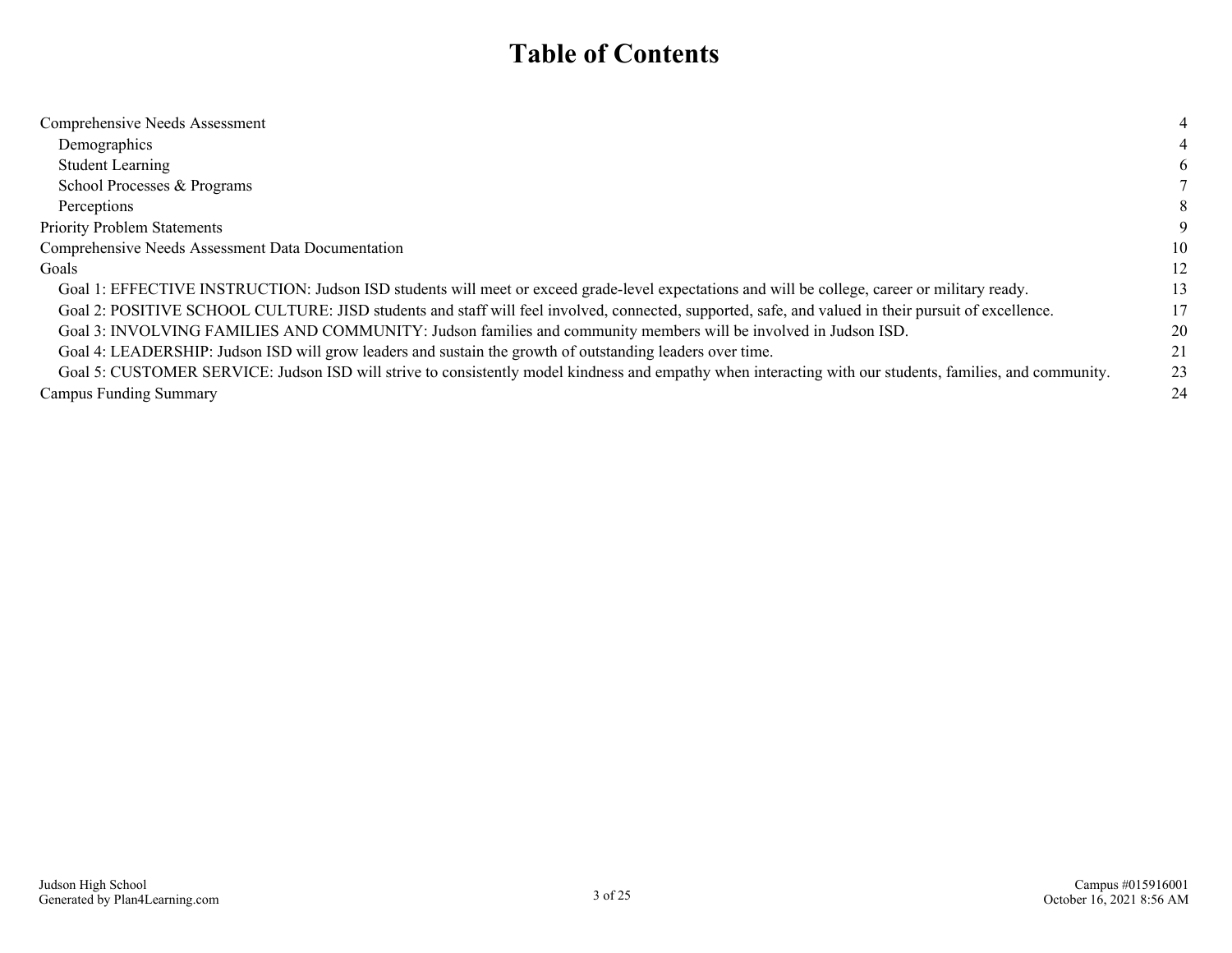# **Comprehensive Needs Assessment**

## <span id="page-3-0"></span>**Demographics**

### **Demographics Summary**

Judson High School is an urban 6A comprehensive high school with approximately 2,700 students. We serve a population of 65% Hispanic, 25% African American, and 9% White and 1% other. Eighty two percent (82%) of our student population is defined as at-risk as defined by the Texas Education Agency. Seventy one (71%) of our student population receives free or reduced lunch.

| Gender                                |           |              |  |  |
|---------------------------------------|-----------|--------------|--|--|
| Female                                |           | 1,357 50.62% |  |  |
| Male                                  |           | 1,324 49.38% |  |  |
| Ethnicity                             |           |              |  |  |
| Hispanic-Latino                       | 1,468     | 54.76%       |  |  |
| Race                                  |           |              |  |  |
| American Indian -<br>Alaskan Native   | <u>6</u>  | $0.22\%$     |  |  |
| Asian                                 | <u>50</u> | 1.86%        |  |  |
| Black - African<br>American           | 745       | 27.79%       |  |  |
| Native Hawaiian -<br>Pacific Islander | 12        | 0.45%        |  |  |
| White                                 | 302       | 11.26%       |  |  |
| Two-or-More                           | 98        | $3.66\%$     |  |  |

| <b>Limited English Proficient</b><br>(LEP) | 208 7.76%  |
|--------------------------------------------|------------|
| English as a Second                        | 170 6.34%  |
| Language (ESL)                             |            |
| Gifted and Talented                        | 187 6.97%  |
| Special Education (SPED)                   | 326 12.16% |
| Dyslexia                                   | 228 8.50%  |
| <b>Homeless Statuses</b>                   |            |
| Homeless Status Total                      | 0.26%      |
|                                            |            |

Campus #015916001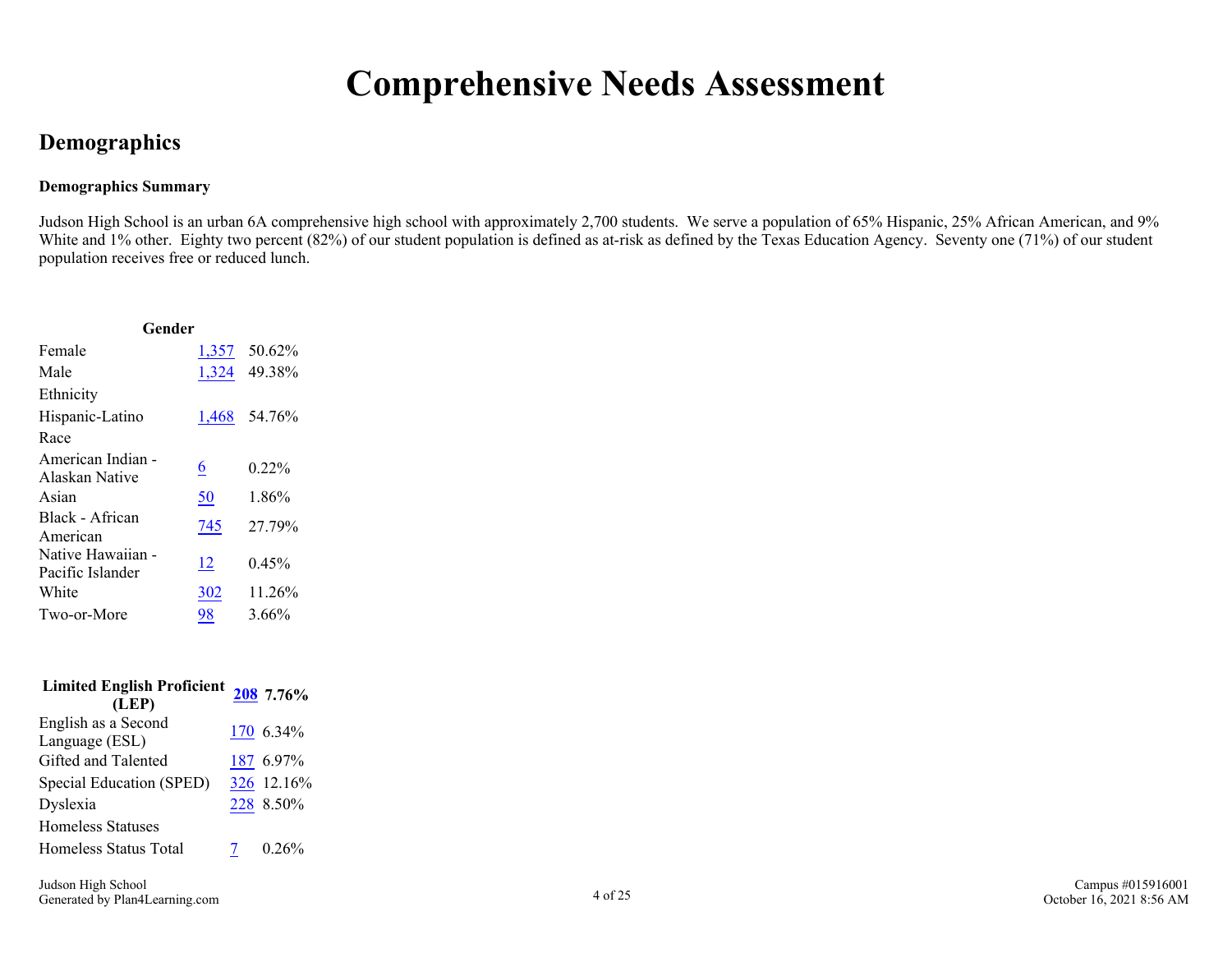| <b>At-Risk</b>                                 | 1,995          | 74.41%   |
|------------------------------------------------|----------------|----------|
| Immigrant 14                                   |                | 0.52%    |
| Migrant                                        | <u>5</u>       | 0.19%    |
| Foster<br>Care                                 | $\overline{5}$ | 0.19%    |
| Section<br>504                                 | 263            | 9.81%    |
| <b>IEP</b><br>Continuer                        | $\frac{12}{2}$ | 0.45%    |
| Transfer In $\frac{18}{18}$<br><b>Students</b> |                | $0.67\%$ |

### **Primary Disabilities**

| Orthopedic                    |                | 0.92%  |
|-------------------------------|----------------|--------|
| impairment                    |                |        |
| Other health $46$             |                | 14.11% |
| impairment                    |                |        |
| Auditory                      | $\overline{4}$ | 1.23%  |
| impairment                    |                |        |
| Visual                        | $\overline{3}$ | 0.92%  |
| impairment                    |                |        |
| Intellectual                  | <u>42</u>      | 12.88% |
| disability                    |                |        |
| Emotional                     | <u>33</u>      | 10.12% |
| disturbance                   |                |        |
| Learning                      | <u> 146</u>    | 44.79% |
| disability                    |                |        |
| Speech                        | 4              | 1.23%  |
| impairment                    |                |        |
| Autism                        | 45             | 13.80% |
| <b>Instructional Settings</b> |                |        |
| Speech                        | 4              | 1.23%  |
| Therapy                       |                |        |
| Homebound 1                   |                | 0.31%  |
| Mainstream 176                |                | 53.99% |
| Resource                      | 49             | 15.03% |
| Room                          |                |        |
| Off Home                      |                |        |
| Campus                        |                |        |
|                               | $\overline{7}$ | 2.15%  |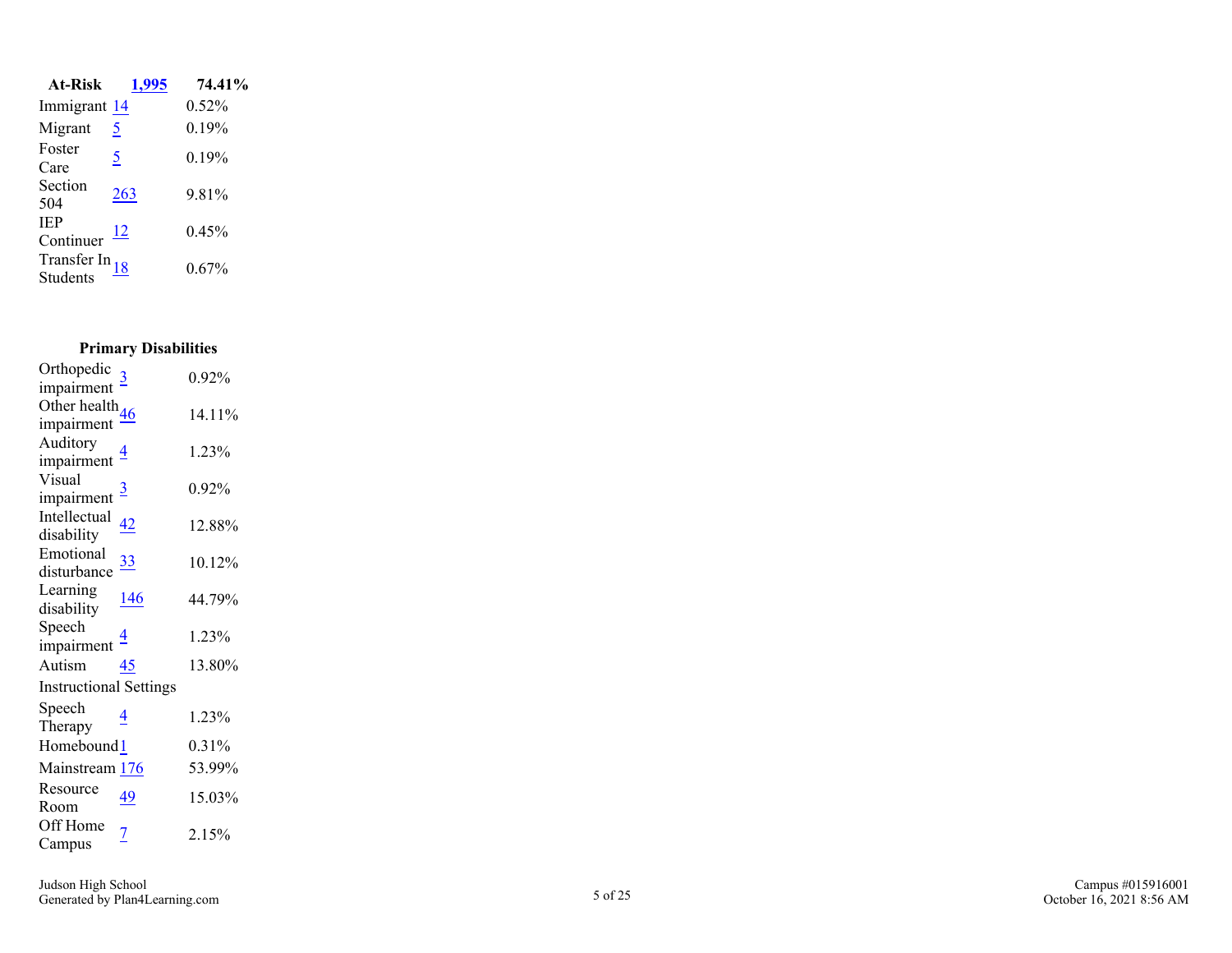#### **Primary Disabilities**

Residential  $\frac{5}{2}$  $\frac{5}{2}$  $\frac{5}{2}$  1.53% Self Self<br>Contained  $\frac{84}{25.77\%}$  $\frac{84}{25.77\%}$  $\frac{84}{25.77\%}$ 

| Administrative<br><b>Support</b> | 28  | 12.73%    |
|----------------------------------|-----|-----------|
| Teacher                          | 170 | 77.27%    |
| Educational<br>Aide              | 22  | $10.00\%$ |
| Auxiliary                        | 0   | $0.00\%$  |

#### **Demographics Strengths**

Judson High School has a higher rate of military connected students than the state by over 400%.

Judson High School CTE has a large number of students enrolled in a pathway. (83%)

Judson High School teacher experience is higher than the state average.

### **Problem Statements Identifying Demographics Needs**

**Problem Statement 1:** Judson High School CCMR rating is declining. The current pandemic affected this rating along with the separation of students from the classroom. **Root Cause:** Exposure of the opportunities to students has suffered.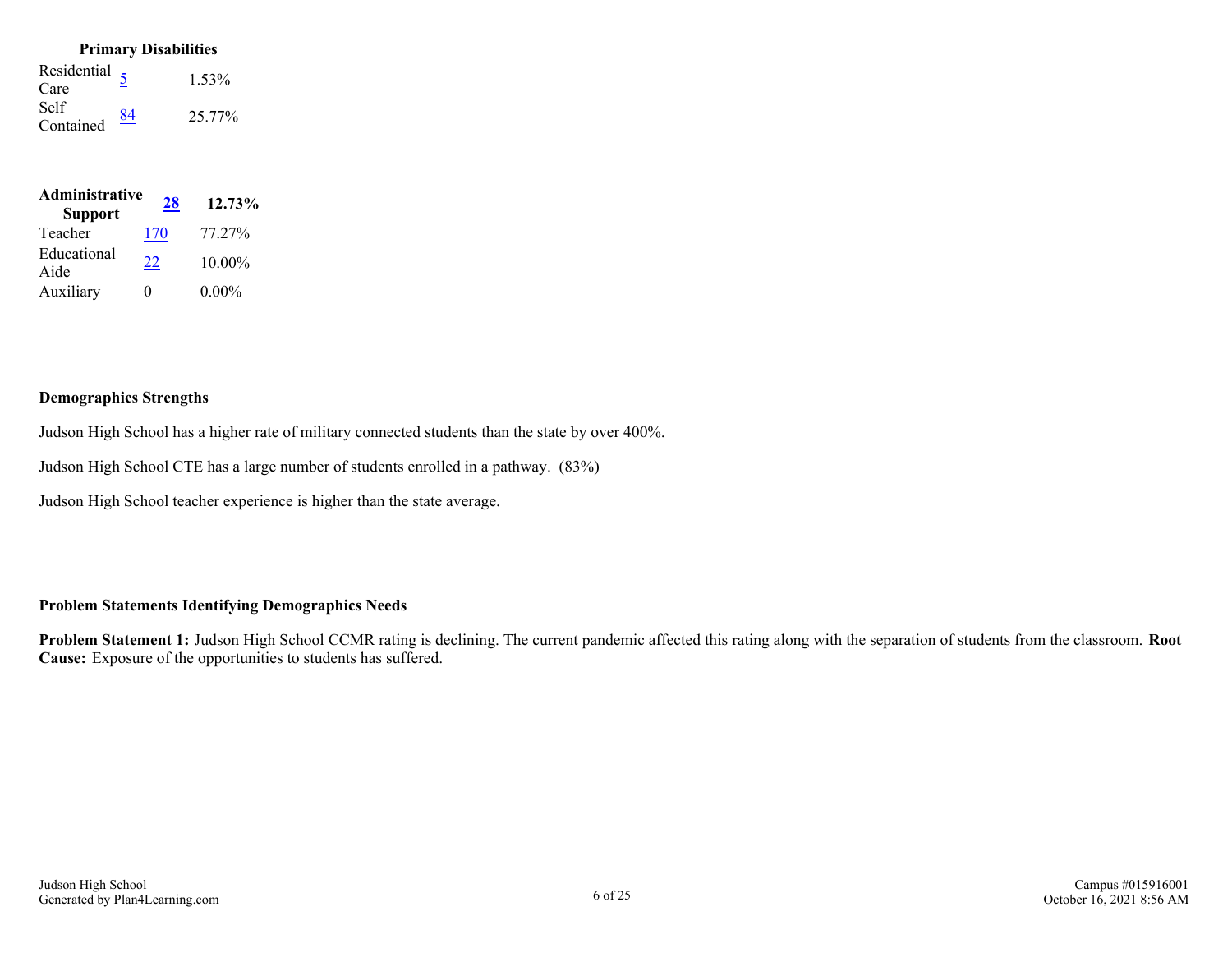## <span id="page-6-0"></span>**Student Learning**

#### **Student Learning Summary**

The current student body of Judson High School is coming off a pandemic situation. The reintegration of the students back into the school community will be key to their success. The pandemic forced us to institute a hybrid teaching model. This was not conducive to a large population. A large portion of the students did not attend school and decided to use the virtual option. This was also detrimental as a large number of students did not participate, log on, submit assignments, or truly show mastery of the TEKS. Attendance became a rampant problem when students discovered that they did not really have to attend online lessons. All they needed to do was submit assigments at their leisure.

Our student achievment data is as follows:

#### **Student Learning Strengths**

JHS STAAR EOC scores sustained from the 2019-2020 to the 2020-2021 academic school year better than the rest of the secondary campuses in Judson ISD. Although the scores decreased due to inconsistent attendance and low class sizes, JHS was able to bear the weight of the pandemic slide better than other campuses. Students and teachers proved to be resilient.

#### **Problem Statements Identifying Student Learning Needs**

**Problem Statement 1:** JHS student learning data shows low performance on state and national standardized testing. **Root Cause:** JHS does not have a systematic literacy program to support students' needs.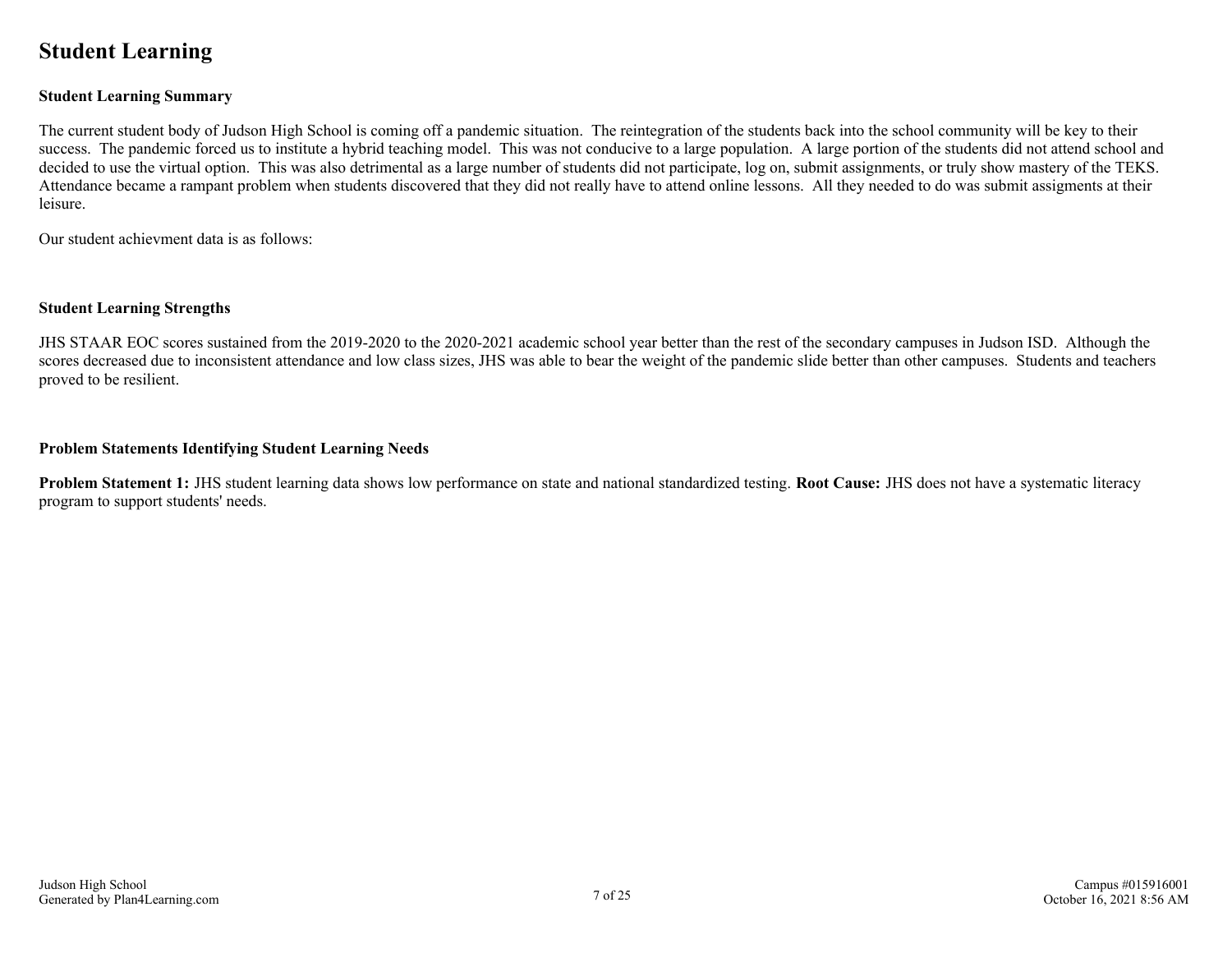## <span id="page-7-0"></span>**School Processes & Programs**

### **School Processes & Programs Summary**

Instructional: CTE, IB, AP, PLC, DC, Common Assessments, Common Planning

Personnel: Lost a large number of teachers last year, we recruit using the HR Website, social media, word of mouth,

Organizational: Departmentalized

Administrative: Traditional 1 Principal, 1 Academic Dean, 5 AP's 1 Academic Coach, 1 CTC, 2 Instructional Trainers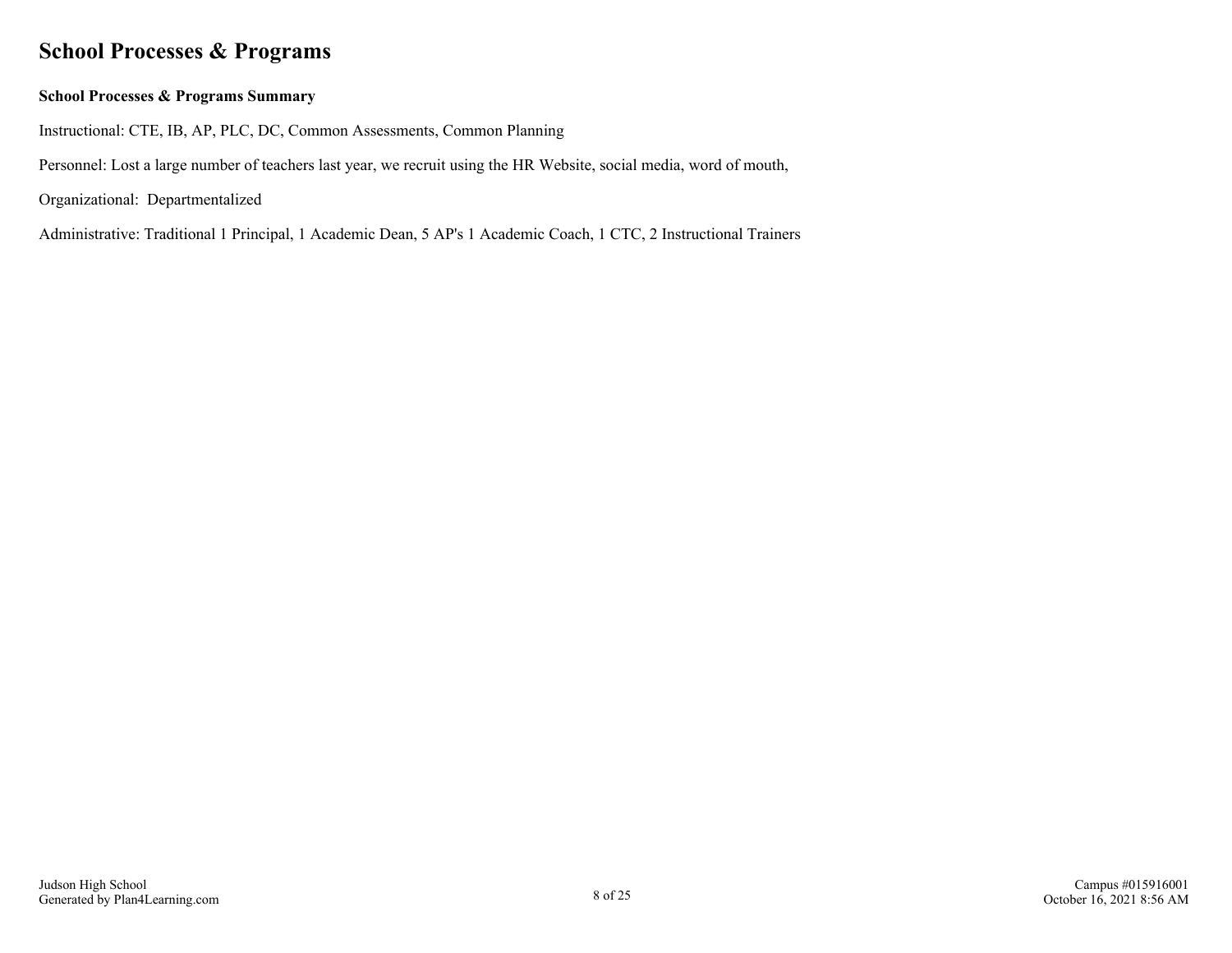## <span id="page-8-0"></span>**Perceptions**

### **Perceptions Summary**

Culture: Judson High School is a long-standing institution in the Converse, TX community. We are an athletic powerhouse with a large focus on CTE. The large school community makes us a fast-paced campus serving a diverse community. The culture at JHS is one of worth and value for all its stakeholders.

Climate: The climate of JHS has a family feel.

Values: Tradition, loyalty, family

Beliefs: Everyone should feel valued

We should use the TASB survey here.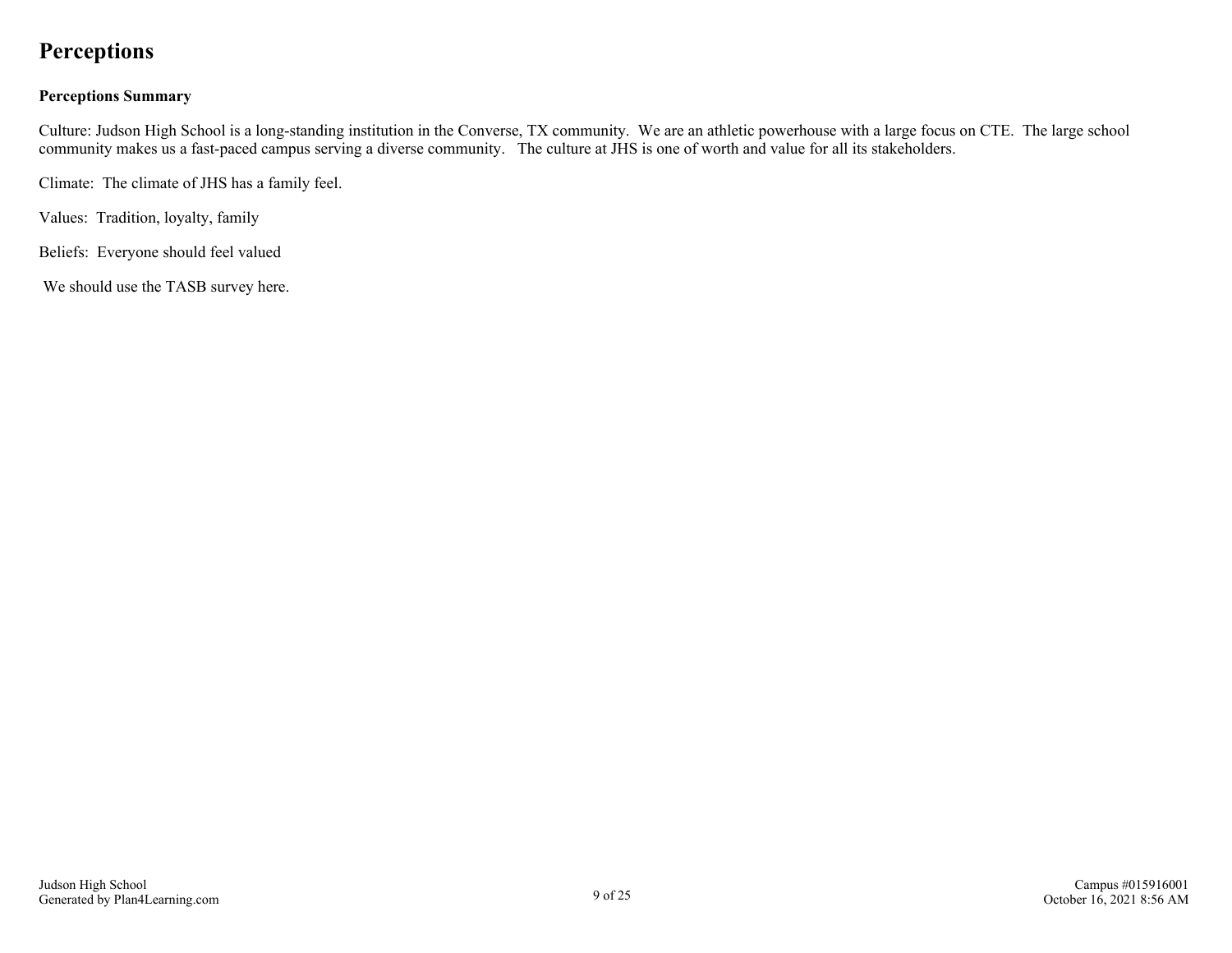<span id="page-9-0"></span>**Priority Problem Statements**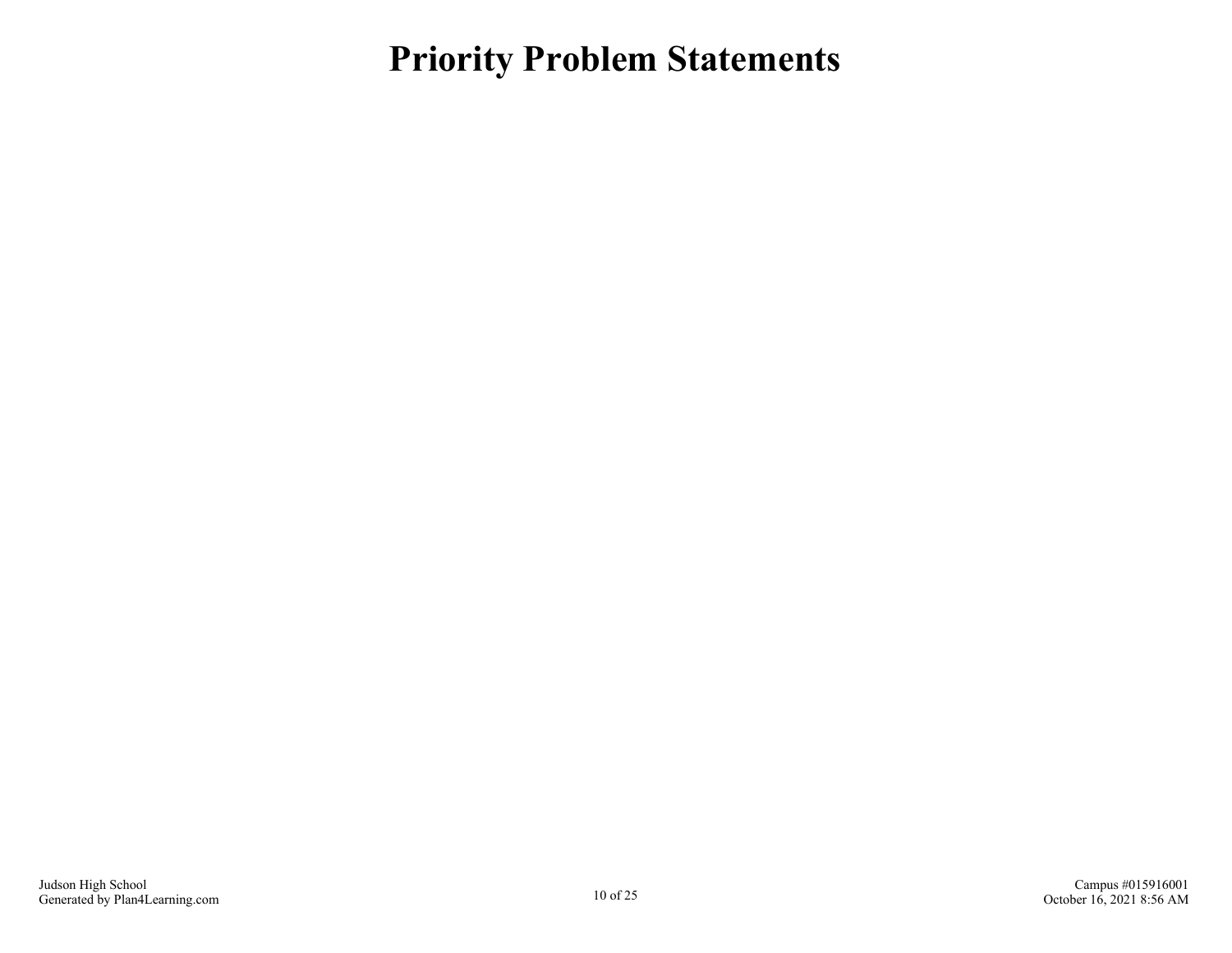# **Comprehensive Needs Assessment Data Documentation**

<span id="page-10-0"></span>The following data were used to verify the comprehensive needs assessment analysis:

#### **Improvement Planning Data**

- District goals
- Campus goals
- HB3 CCMR goals
- Performance Objectives with summative review (prior year)
- Planning and decision making committee(s) meeting data

### **Accountability Data**

- Texas Academic Performance Report (TAPR) data
- Student Achievement Domain
- Domain 1 Student Achievement
- Student Progress Domain
- Domain 2 Student Progress
- Closing the Gaps Domain
- Domain 3 Closing the Gaps
- Targeted support Identification data

### **Student Data: Assessments**

- State and federally required assessment information
- State and federally required assessment information (e.g. curriculum, eligibility, format, standards, accommodations, TEA information)
- (STAAR) current and longitudinal results, including all versions
- State of Texas Assessments of Academic Readiness (STAAR) current and longitudinal results, including all versions
- STAAR End-of-Course current and longitudinal results, including all versions
- STAAR released test questions
- STAAR EL progress measure data
- Texas English Language Proficiency Assessment System (TELPAS) and TELPAS Alternate results
- Postsecondary college, career or military-ready graduates
- Texas Success Initiative (TSI) data for postsecondary/college-ready graduates data
- Postsecondary college, career or military-ready graduates including enlisting in U. S. armed services, earning an industry based certification, earning an associate degree, graduating with completed IEP and workforce readiness
- Advanced Placement (AP) and/or International Baccalaureate (IB) assessment data
- SAT and/or ACT assessment data
- PSAT
- Student failure and/or retention rates

### **Student Data: Student Groups**

- Race and ethnicity data, including number of students, academic achievement, discipline, attendance, and progress
- Race and ethnicity data, including number of students, academic achievement, discipline, attendance, and rates of progress between groups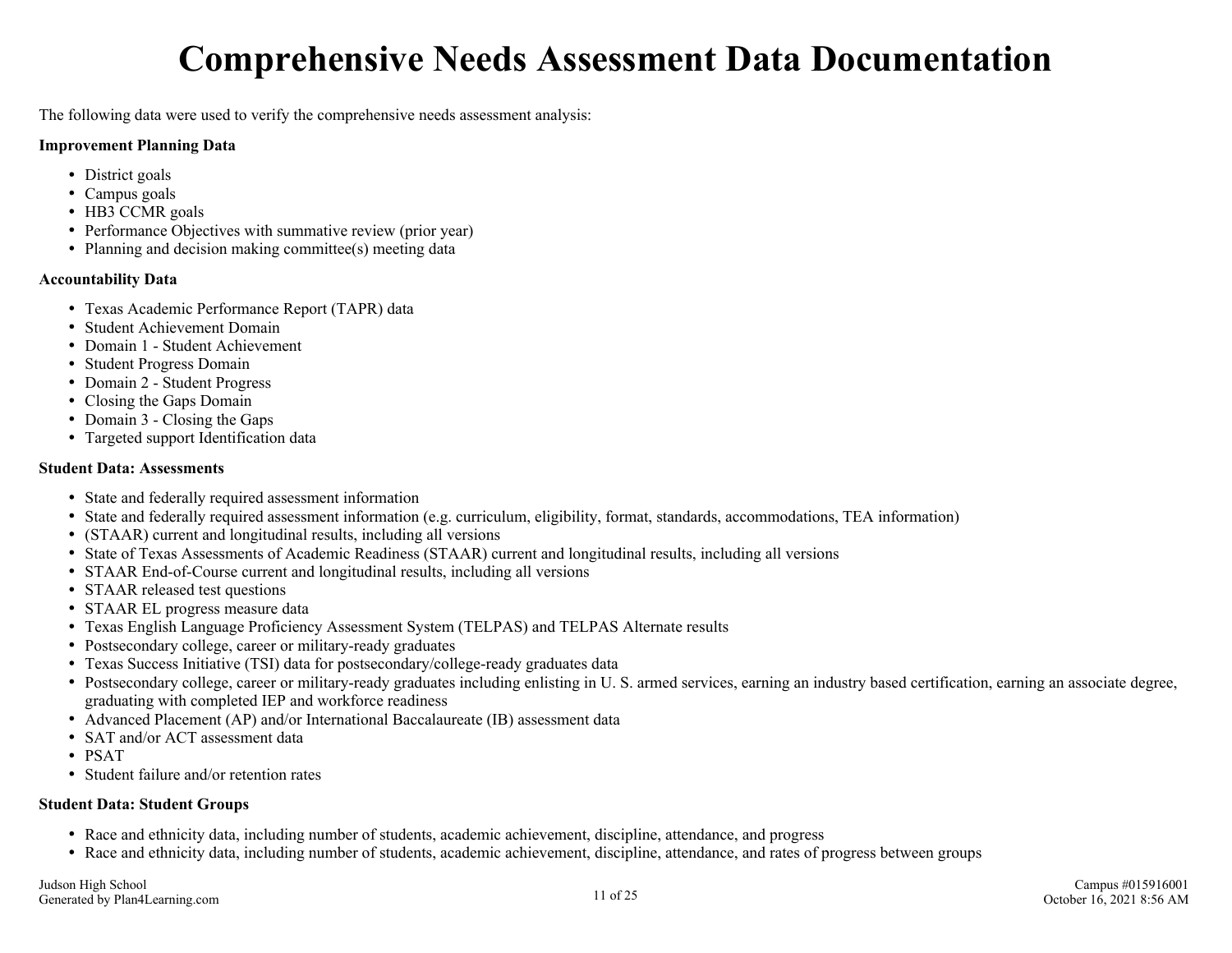- Special programs data, including number of students, academic achievement, discipline, attendance, and progress
- Special programs data, including number of students, academic achievement, discipline, attendance, and rates of progress for each student group
- Race and ethnicity data, including number of students, academic achievement, discipline, attendance, and rates of progress for each student group
- Economically Disadvantaged / Non-economically disadvantaged performance, progress, and participation data
- Economically disadvantaged / Non-economically disadvantaged performance and participation data
- Male / Female performance, progress, and participation data
- Special education/non-special education population including discipline, progress and participation data
- Migrant/non-migrant population including performance, progress, discipline, attendance and mobility data
- At-risk/non-at-risk population including performance, progress, discipline, attendance, and mobility data
- EL/non-EL or LEP data, including academic achievement, progress, support and accommodation needs, race, ethnicity, gender, etc.
- Career and Technical Education (CTE) data, including coherent sequence coursework, program growth and student achievement by race, ethnicity, gender, etc.
- Career and Technical Education (CTE) data, including coherent sequence coursework aligned with the industry-based certifications, program growth and student achievement by race, ethnicity, gender, etc.
- Section 504 data
- Homeless data
- Gifted and talented data
- Dyslexia Data
- Dual-credit and/or college prep course completion data

#### **Student Data: Behavior and Other Indicators**

- Completion rates and/or graduation rates data
- Annual dropout rate data
- Attendance data
- Mobility rate, including longitudinal data
- Discipline records
- Class size averages by grade and subject

#### **Employee Data**

- Professional learning communities (PLC) data
- Staff surveys and/or other feedback
- Teacher/Student Ratio
- Campus leadership data

### **Parent/Community Data**

• Parent engagement rate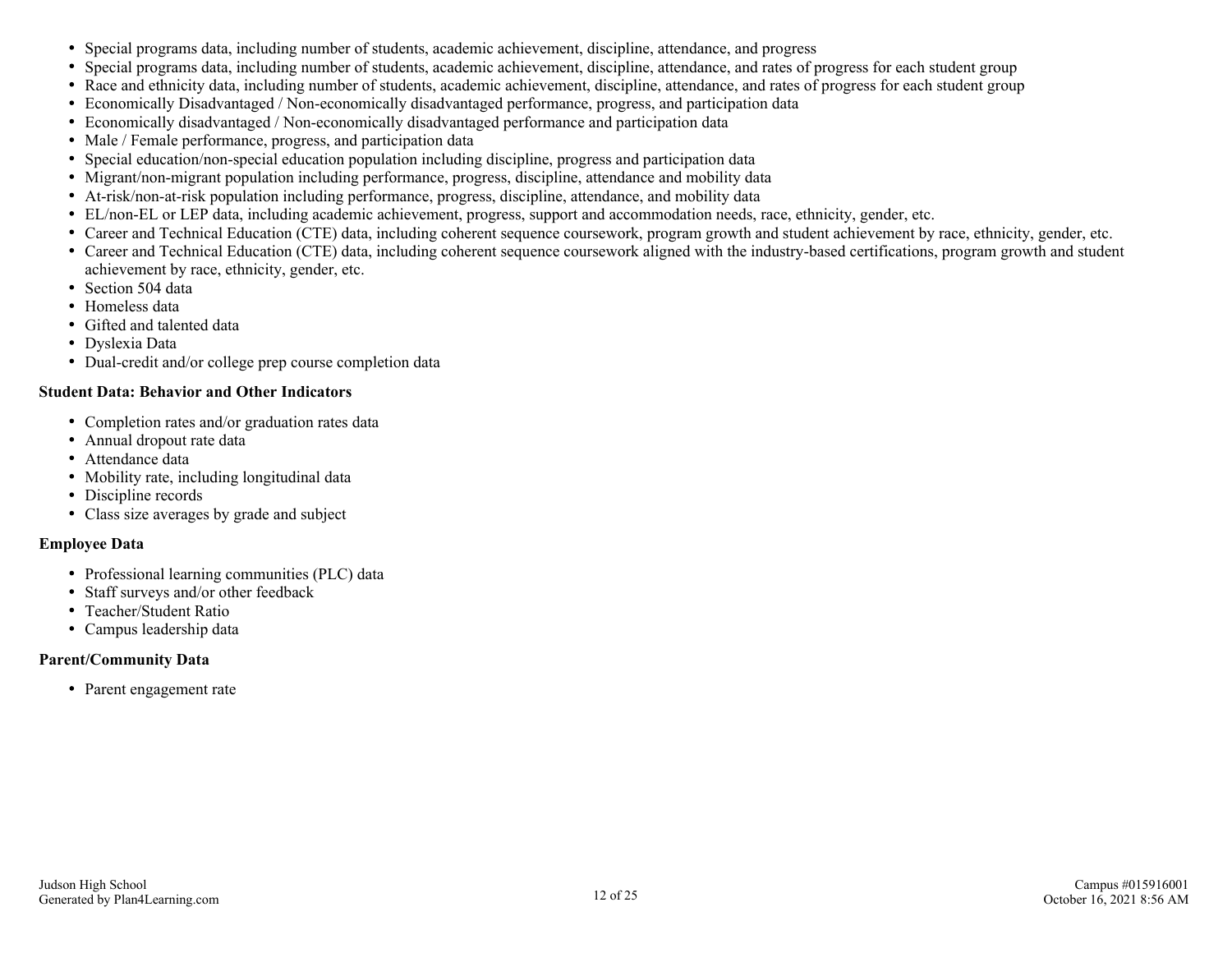# **Goals**

<span id="page-12-0"></span>Goal 1: EFFECTIVE INSTRUCTION: Judson ISD students will meet or exceed grade-level expectations and will be college, career or military ready.

**Performance Objective 1:** JHS will increase the STAAR EOC Algebra I scores by 10% points in Approaches, 5% in Meets and 1% in Masters by the end of the 2021-2022 accountability cycle.

| <b>Strategy 1 Details</b>                                                                                                                                                                        |            | <b>Formative Reviews</b> |            |
|--------------------------------------------------------------------------------------------------------------------------------------------------------------------------------------------------|------------|--------------------------|------------|
| <b>Strategy 1:</b> Tutoring Busses-Students will be provided transportation home after school for tutoring in every subject.                                                                     |            | <b>Formative</b>         |            |
| Strategy's Expected Result/Impact: Increase in class passing rates, STAAR EOC scores                                                                                                             | <b>Nov</b> | Feb                      | <b>May</b> |
| Staff Responsible for Monitoring: Academic Coach, Principal                                                                                                                                      |            |                          |            |
| TEA Priorities: Build a foundation of reading and math, Improve low-performing schools - Additional Targeted Support                                                                             |            |                          |            |
| <b>Strategy</b>                                                                                                                                                                                  |            |                          |            |
| <b>Funding Sources:</b> Funds for transportation - 171 State Comp Ed - \$7,000                                                                                                                   |            |                          |            |
| <b>Strategy 2 Details</b>                                                                                                                                                                        |            | <b>Formative Reviews</b> |            |
| <b>Strategy 2:</b> Socrative Learning Online. Students and teachers in our math classes will be able to use an online system to assess students'                                                 |            | <b>Formative</b>         |            |
| learning with real time feedback                                                                                                                                                                 |            | Feb                      | <b>May</b> |
| Strategy's Expected Result/Impact: Increased scores on formative and summative assessments.                                                                                                      |            |                          |            |
| Staff Responsible for Monitoring: Math AP, Academic Dean, Academic Coach                                                                                                                         |            |                          |            |
| Title I Schoolwide Elements: 2.4, 2.5, 2.6 - TEA Priorities: Build a foundation of reading and math - ESF Levers: Lever 2:<br>Effective, Well-Supported Teachers, Lever 5: Effective Instruction |            |                          |            |
| Accomplished<br>Continue/Modify<br>No Progress<br><b>Discontinue</b>                                                                                                                             |            |                          |            |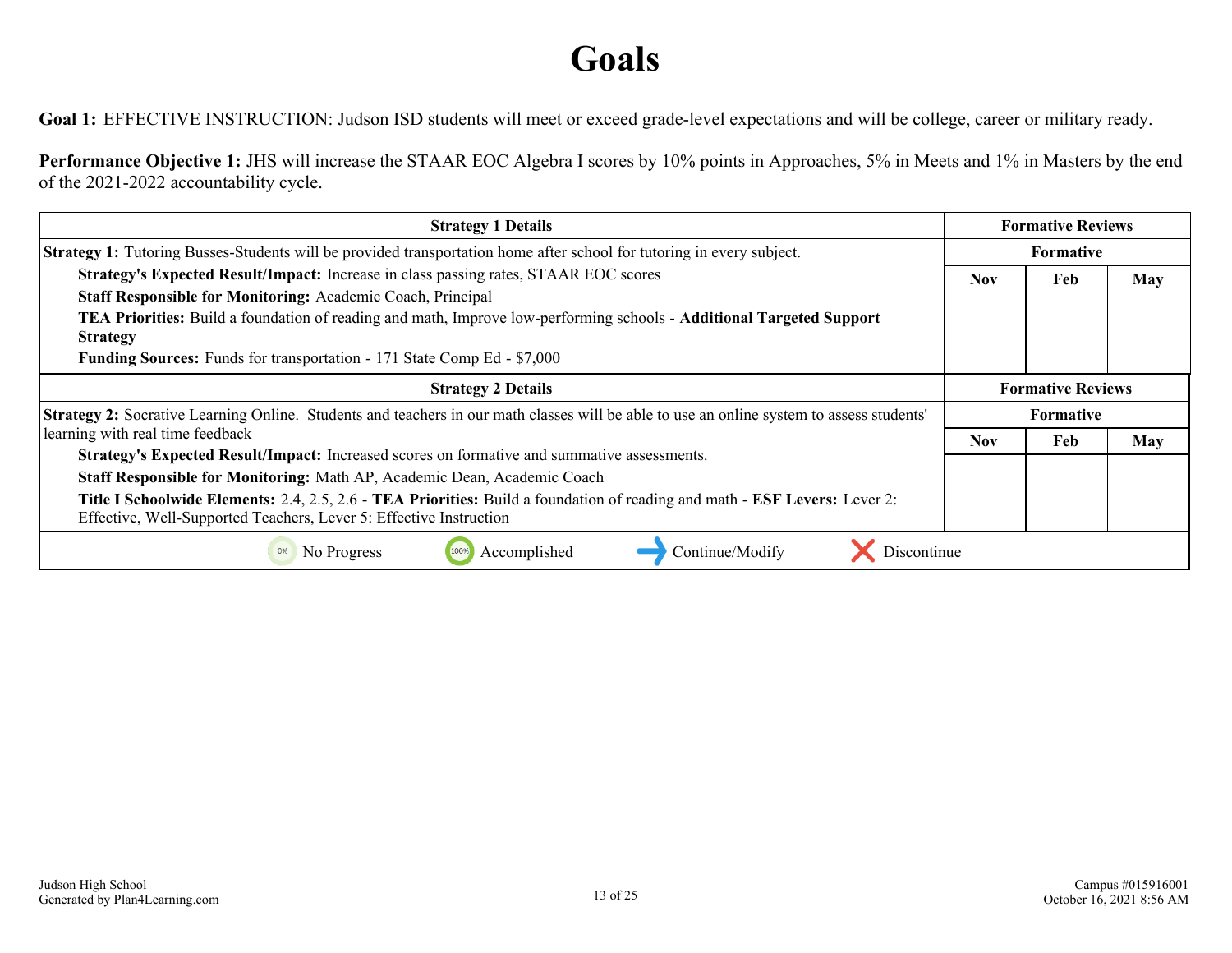**Performance Objective 2:** JHS will increase the STAAR EOC English I and II scores by 10% points in Approaches, 5% in Meets and 1% in Masters by the end of the 2021-2022 accountability cycle.

| <b>Strategy 1 Details</b>                                                                                                                     | <b>Formative Reviews</b> |                  |     |
|-----------------------------------------------------------------------------------------------------------------------------------------------|--------------------------|------------------|-----|
| <b>Strategy 1:</b> Improved literacy throughout the curriculum. All Judson High School students will be able to read, write, speak and listen |                          | <b>Formative</b> |     |
| with the academic language of their courses.                                                                                                  | <b>Nov</b>               | Feb              | May |
| Strategy's Expected Result/Impact: Increased literacy and quintile rates                                                                      |                          |                  |     |
| Staff Responsible for Monitoring: ELA AP, Academic Dean, Academic Coach                                                                       |                          |                  |     |
| Title I Schoolwide Elements: 2.4, 2.5, 2.6 - TEA Priorities: Recruit, support, retain teachers and principals, Build a                        |                          |                  |     |
| foundation of reading and math, Improve low-performing schools - ESF Levers: Lever 5: Effective Instruction                                   |                          |                  |     |
| Discontinue<br>Accomplished<br>Continue/Modify<br>No Progress                                                                                 |                          |                  |     |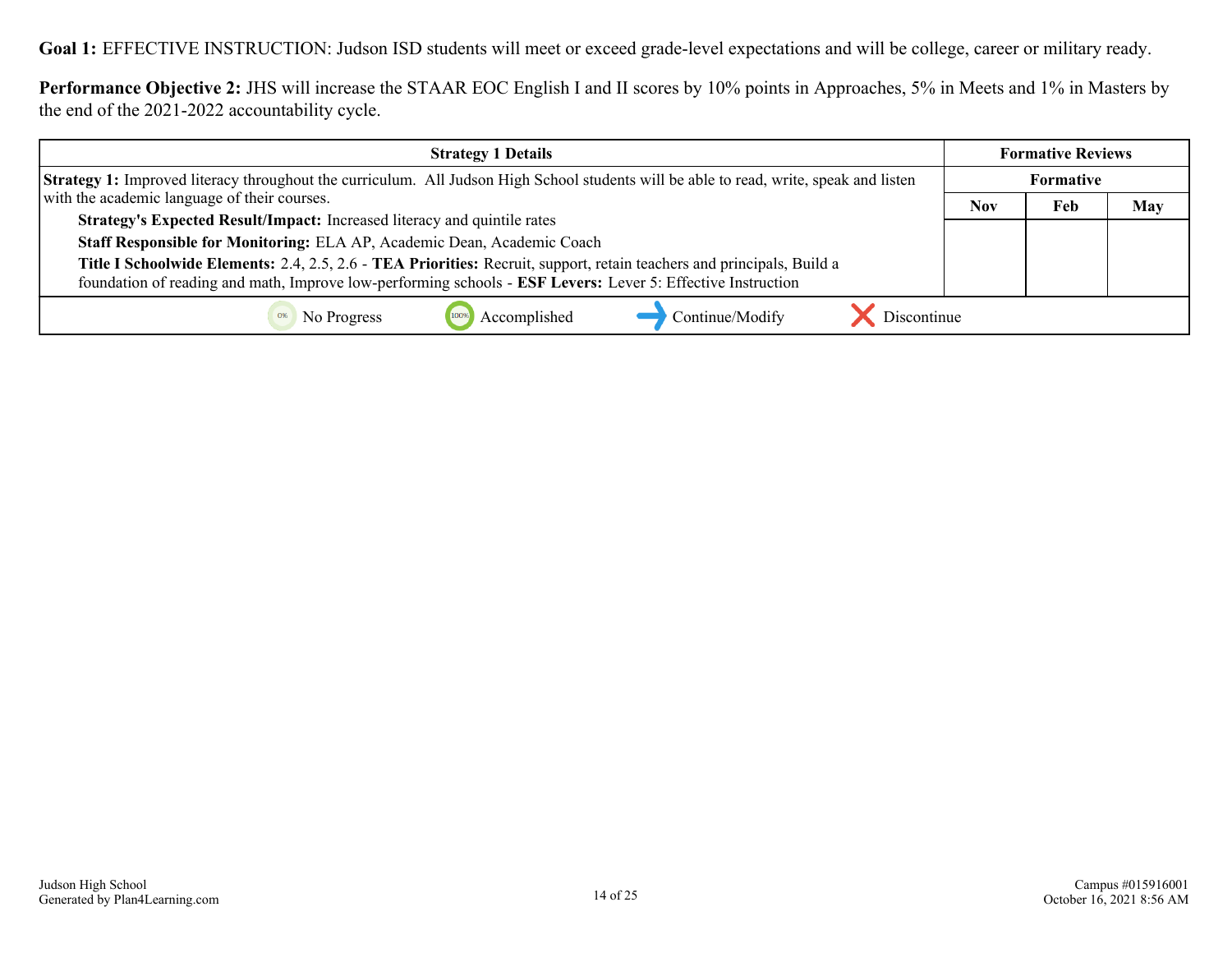**Performance Objective 3:** JHS will increase the STAAR EOC Biology I scores by 10% points in Approaches, 5% in Meets and 1% in Masters by the end of the 2021-2022 accountability cycle.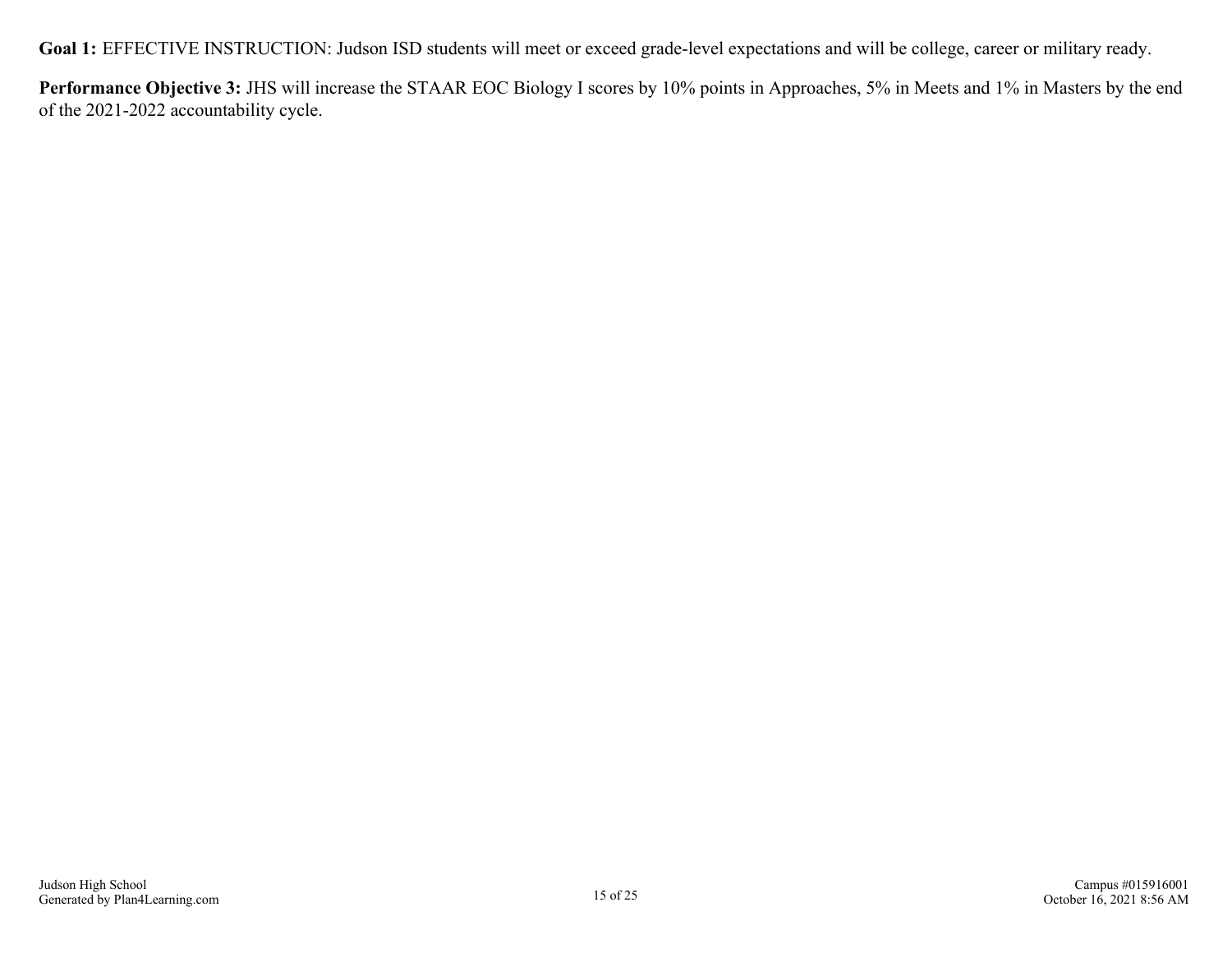**Performance Objective 4:** JHS will increase the STAAR EOC US History scores by 10% points in Approaches, 5% in Meets and 1% in Masters by the end of the 2021-2022 accountability cycle.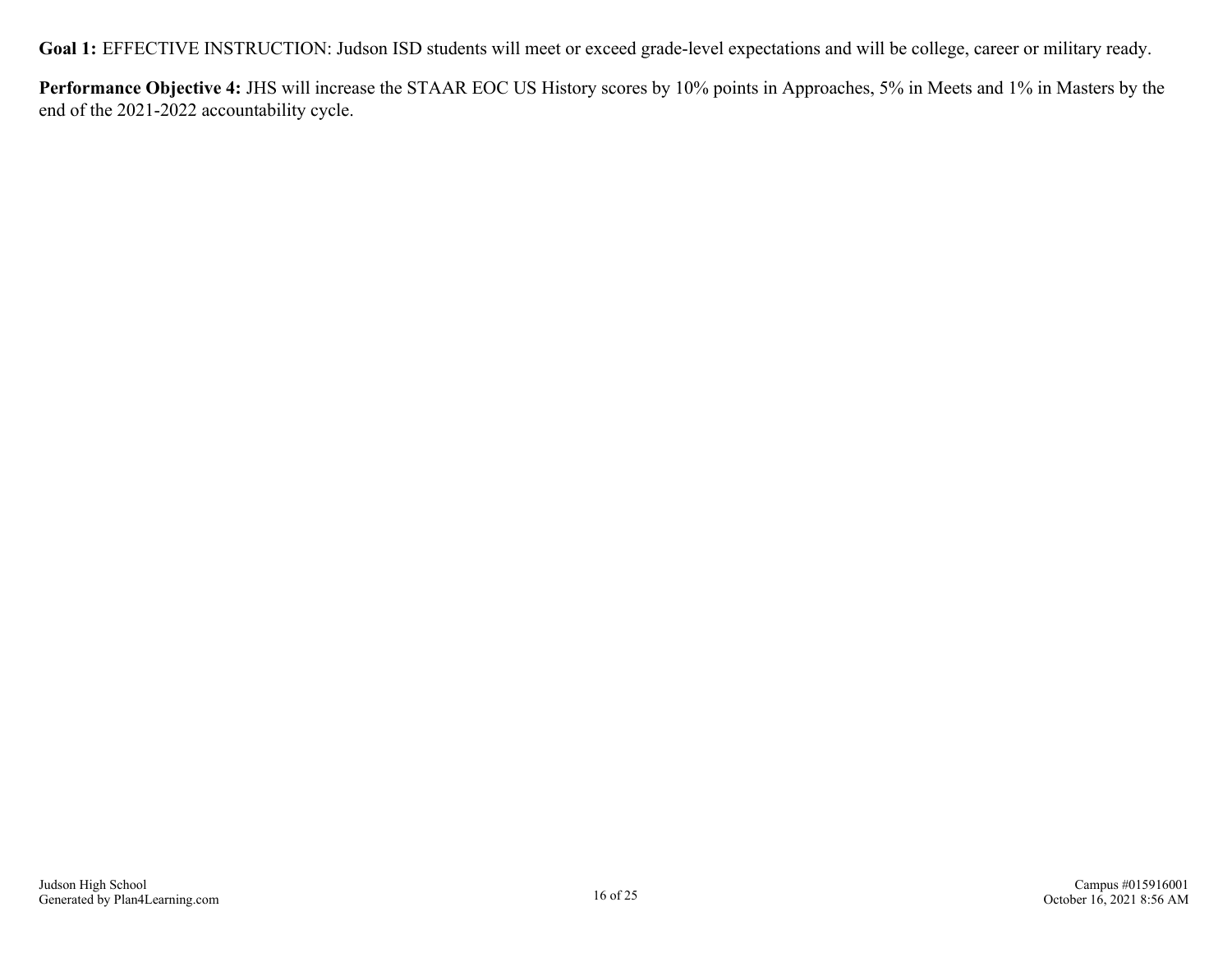**Performance Objective 5:** JHS will Read, Write, Speak and Listen the academic vocabulary in every class, every day 100% of the time by December 2021.

| <b>Strategy 1 Details</b>                                                                                                    | <b>Formative Reviews</b> |                  |     |
|------------------------------------------------------------------------------------------------------------------------------|--------------------------|------------------|-----|
| <b>Strategy 1:</b> Students will write in class every day.                                                                   |                          | <b>Formative</b> |     |
| Strategy's Expected Result/Impact: Students performance date on English I and II STAAR EOC, TELPAS, and TSI will<br>increase | <b>Nov</b>               | Feb              | May |
| Staff Responsible for Monitoring: Academic Coach, Principal, Subject Teachers                                                |                          |                  |     |
| TEA Priorities: Build a foundation of reading and math, Improve low-performing schools                                       |                          |                  |     |
| Funding Sources: Comp Books Sem 1 - 171 State Comp Ed - 171.11.6399.00.001.24.00.C - \$2,240                                 |                          |                  |     |
| Accomplished<br>Continue/Modify<br>Discontinue<br>No Progress<br>0%                                                          |                          |                  |     |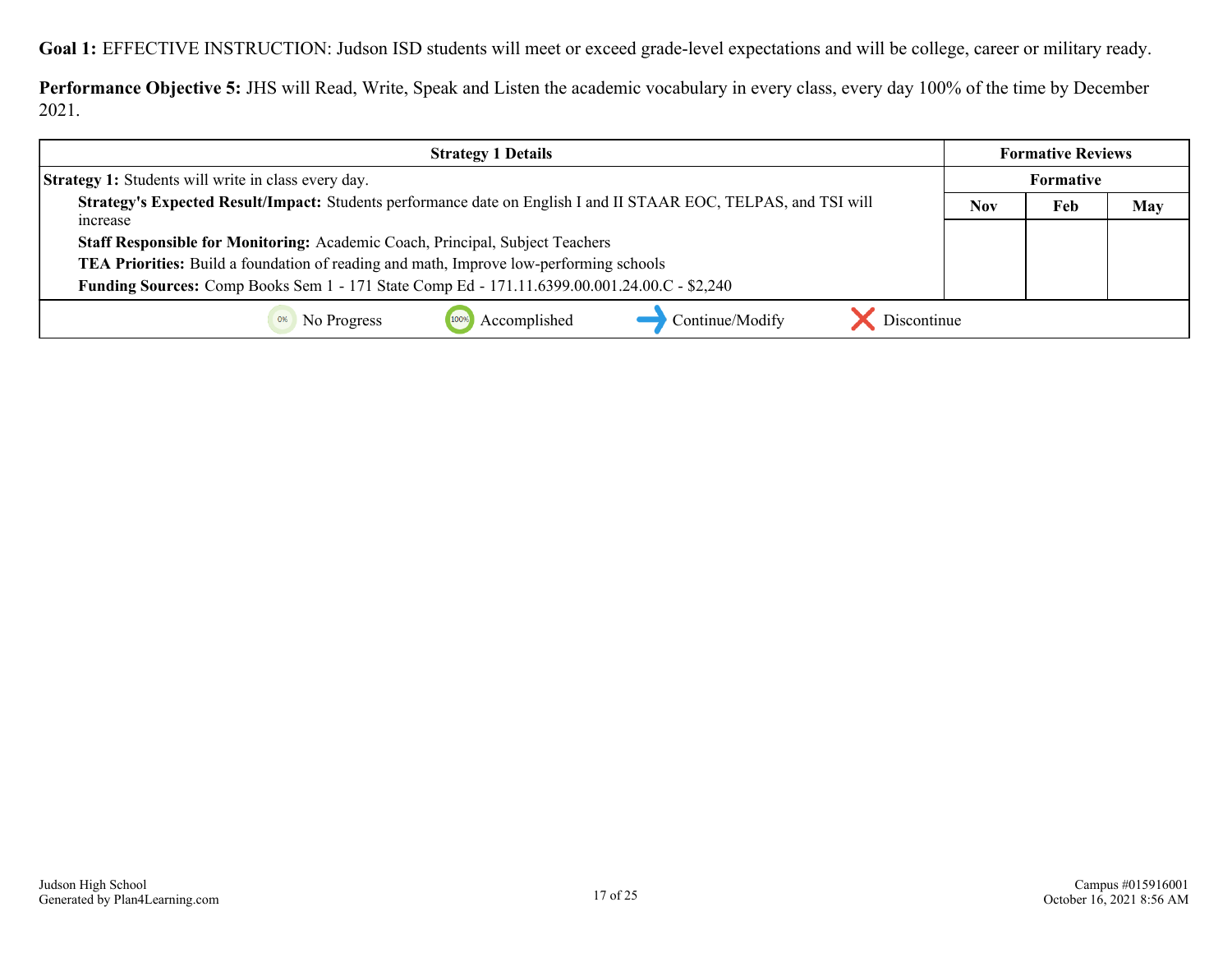<span id="page-17-0"></span>Goal 2: POSITIVE SCHOOL CULTURE: JISD students and staff will feel involved, connected, supported, safe, and valued in their pursuit of excellence.

**Performance Objective 1:** The Attendance Rate for JHS will be 93% by December 2021, and 95% by May 2022.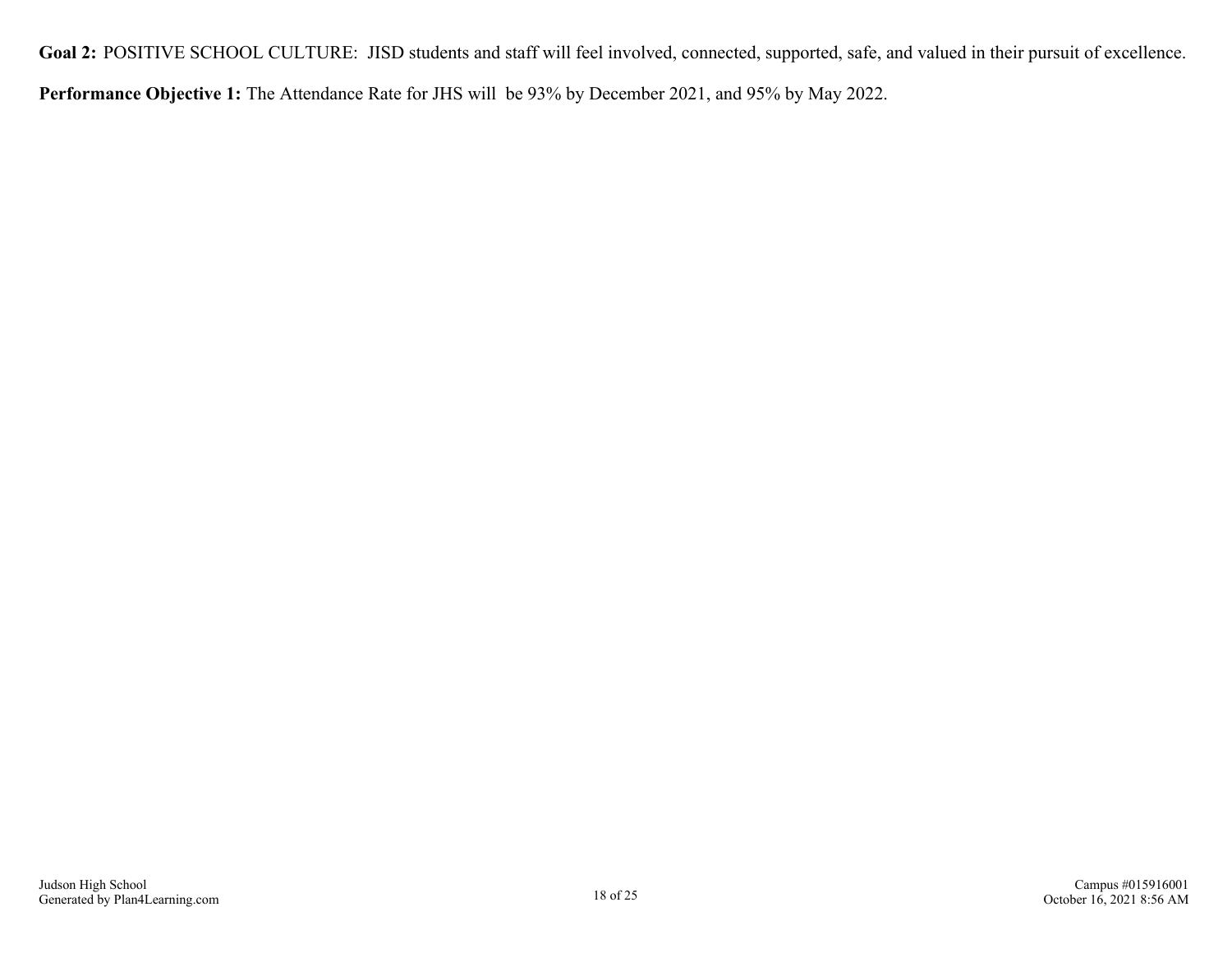Goal 2: POSITIVE SCHOOL CULTURE: JISD students and staff will feel involved, connected, supported, safe, and valued in their pursuit of excellence.

**Performance Objective 2:** JHS will have over 75% of our students involved in extra-curricular or co-curricular activities by May 2022.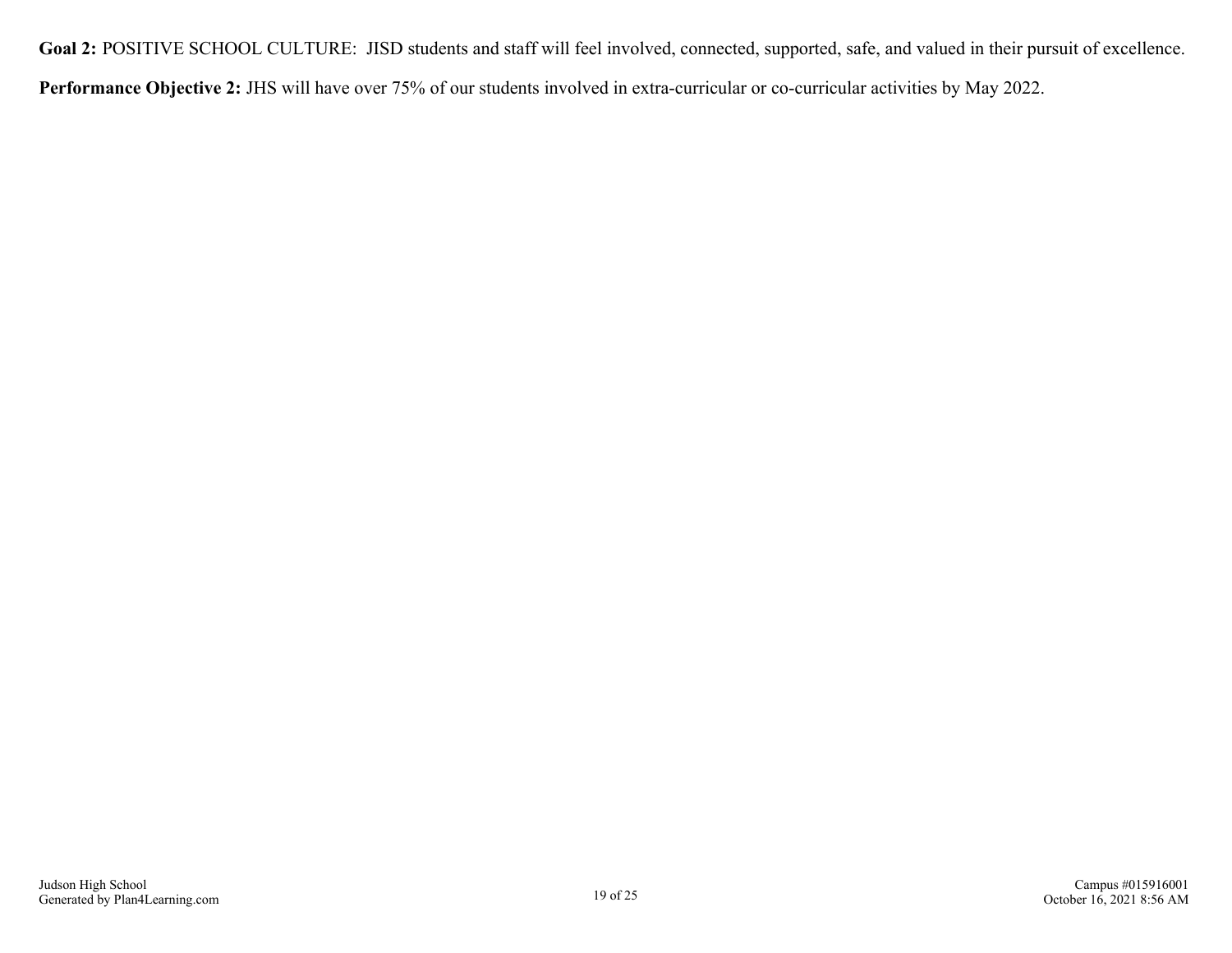Goal 2: POSITIVE SCHOOL CULTURE: JISD students and staff will feel involved, connected, supported, safe, and valued in their pursuit of excellence.

**Performance Objective 3:** JHS will have less than 1 discipline referral per student by May 2022.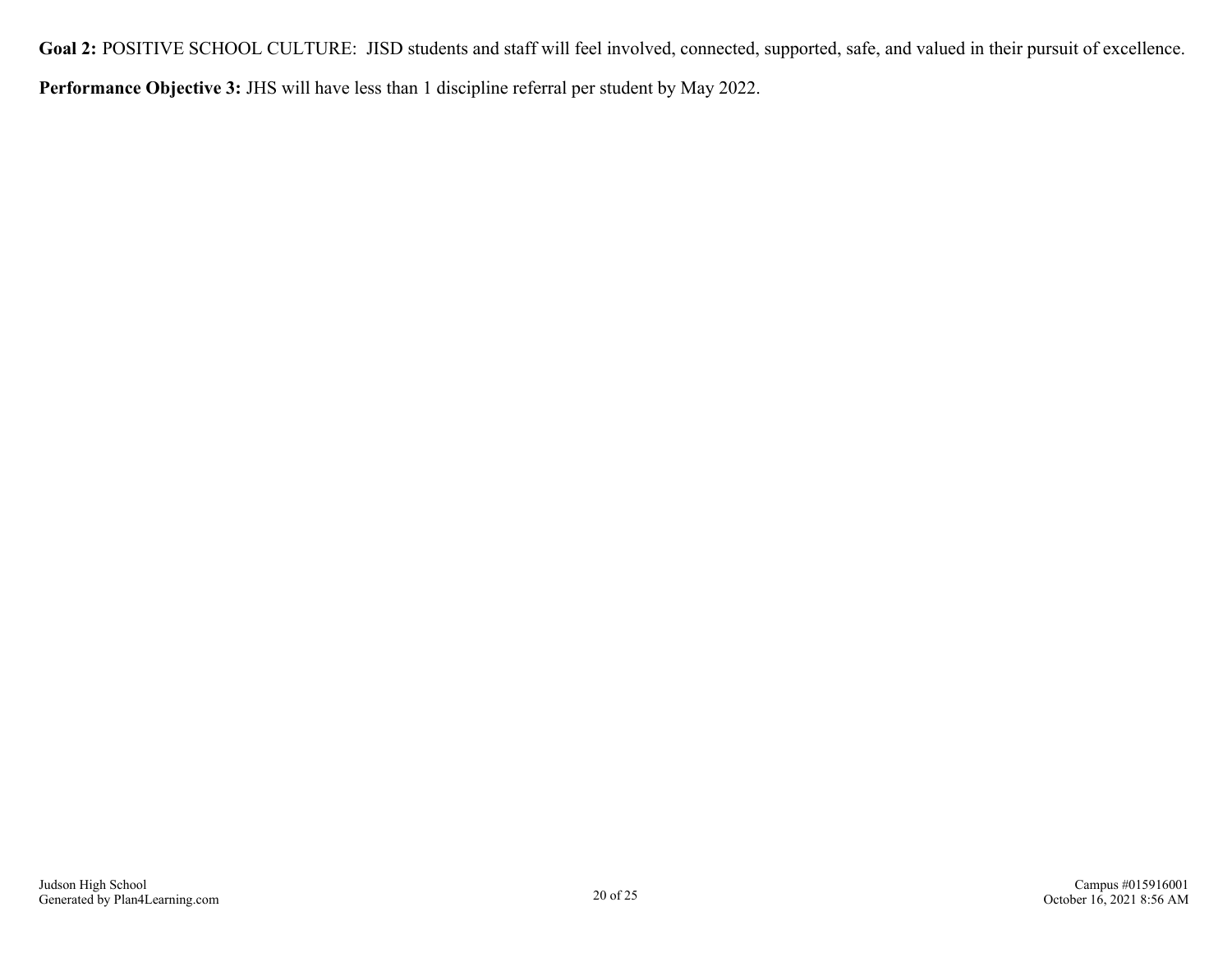<span id="page-20-0"></span>**Goal 3:** INVOLVING FAMILIES AND COMMUNITY: Judson families and community members will be involved in Judson ISD.

**Performance Objective 1:** JHS will have over 2,000 volunteer visits by May 2022.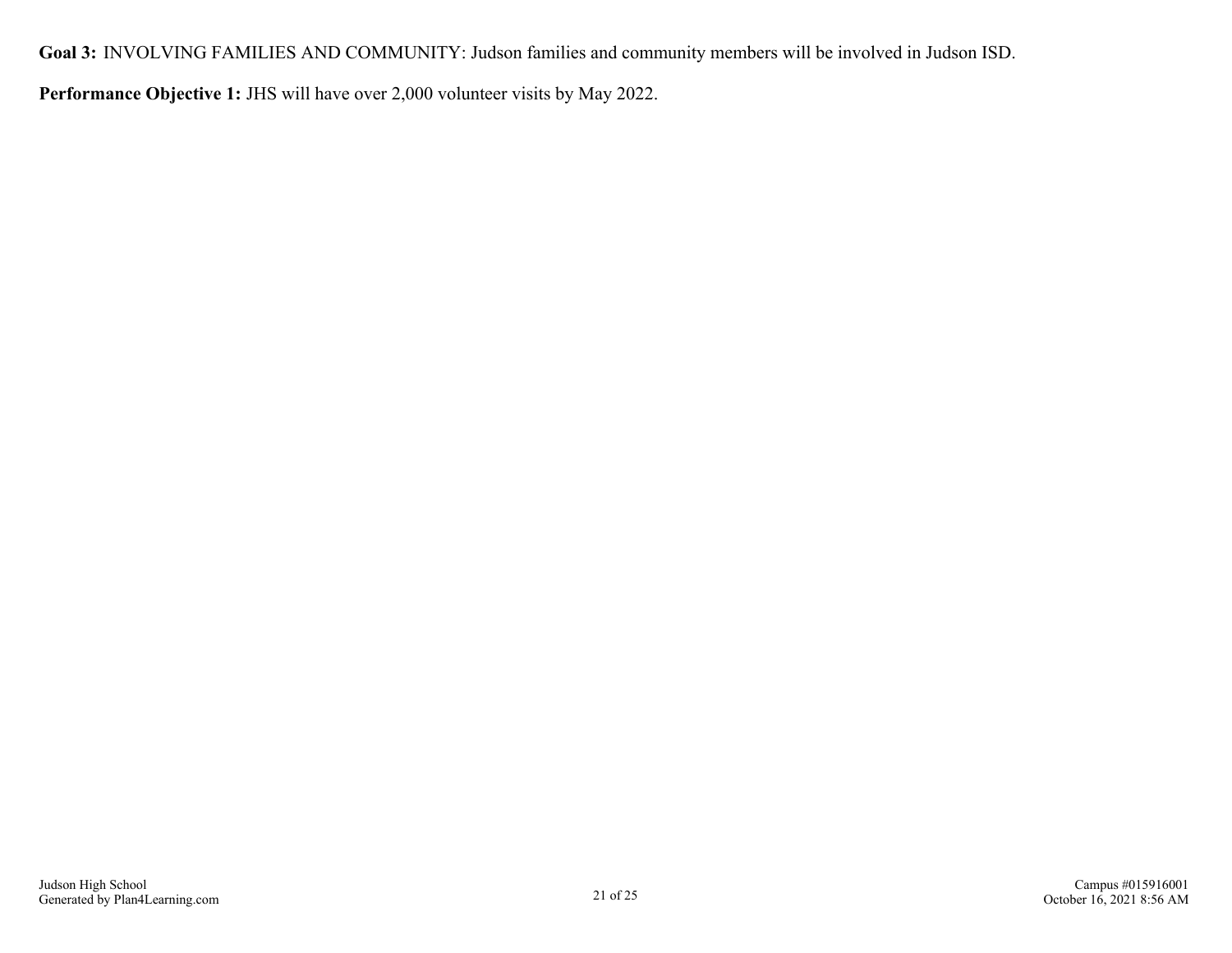<span id="page-21-0"></span>**Goal 4:** LEADERSHIP: Judson ISD will grow leaders and sustain the growth of outstanding leaders over time.

**Performance Objective 1:** JHS will hire from former Rockets, promote employees from within, and propel employees to other leadership roles.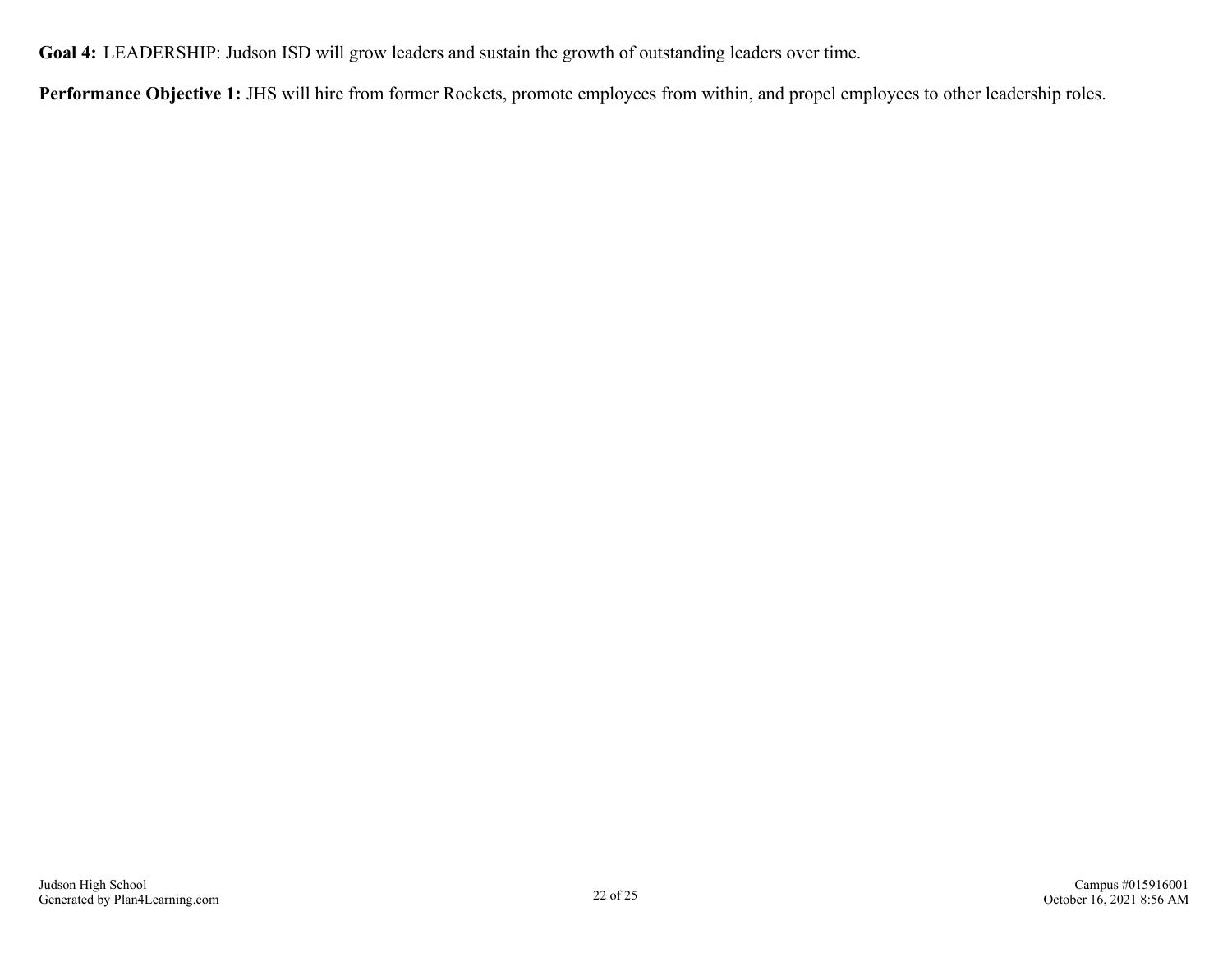**Goal 4:** LEADERSHIP: Judson ISD will grow leaders and sustain the growth of outstanding leaders over time.

**Performance Objective 2:** JHS will increase the employee survey data on being fulfilled 5%.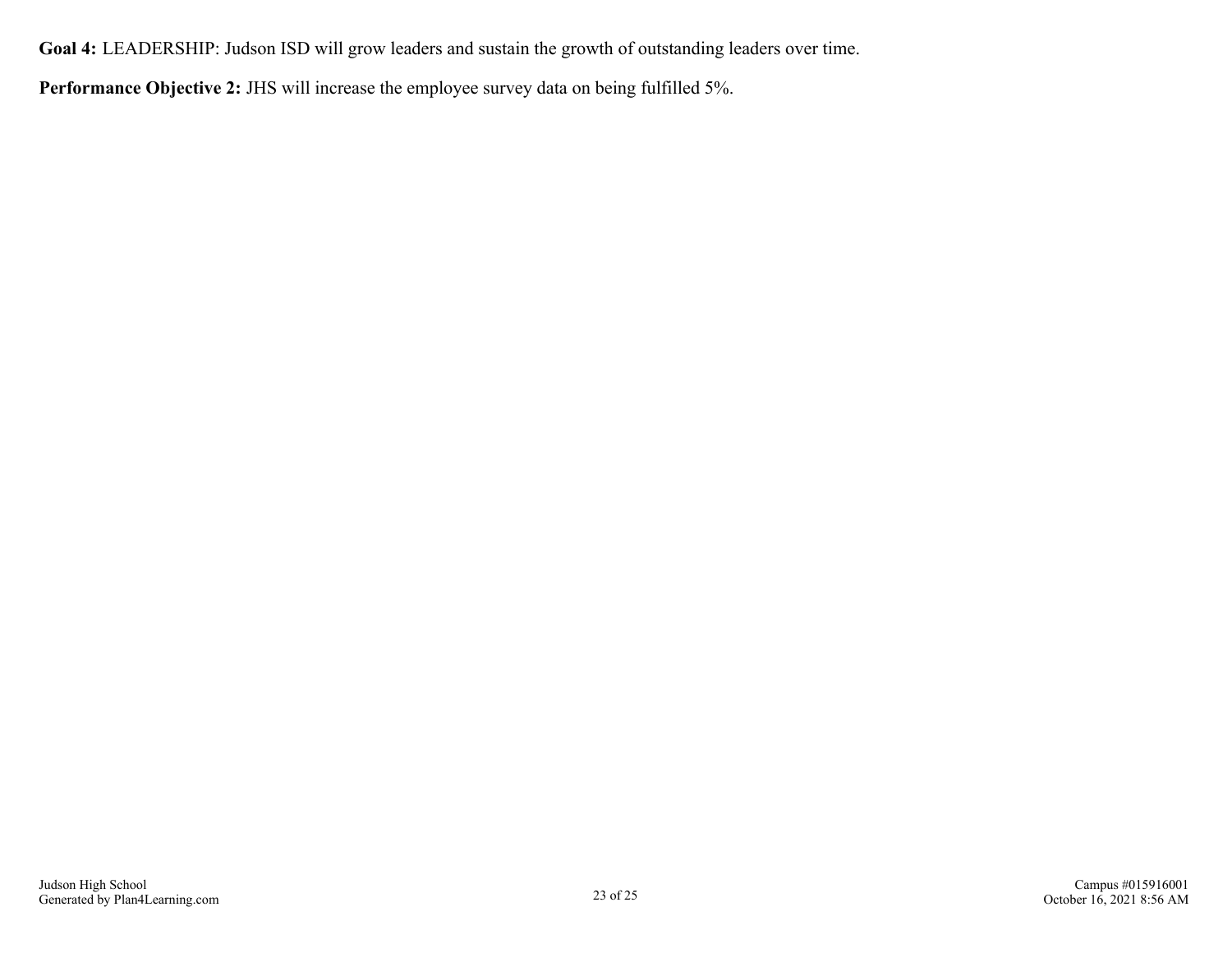<span id="page-23-0"></span>**Goal 5:** CUSTOMER SERVICE: Judson ISD will strive to consistently model kindness and empathy when interacting with our students, families, and community.